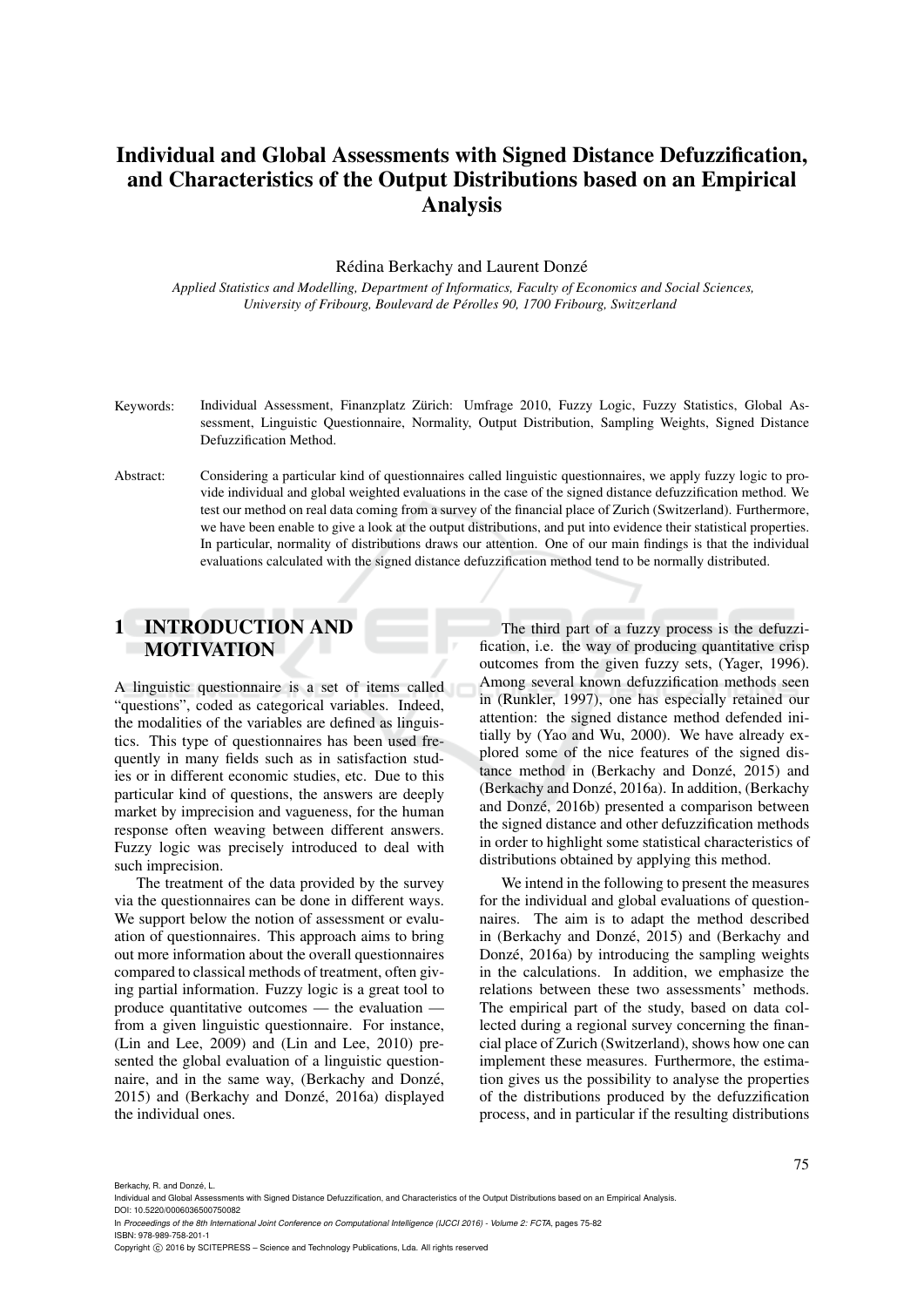are normal.

The section 2 is devoted to a short presentation of the signed distance measure, the formalisation of a linguistic questionnaire in fuzzy sense, as well as the global and individual evaluations. In Section 3, we describe the survey "Finanzplatz Zurich: Umfrage 2010", the database and the set up of the evaluations. In addition, this section summarises some analysis on an individual assessment. We finally give some arguments about the use of evaluations through fuzzy logic and classical methods of data analysis.

## 2 GLOBAL AND INDIVIDUAL EVALUATIONS AND THE SIGNED DISTANCE MEASURE

#### 2.1 Definitions

Let us start by defining the signed distance measure for a fuzzy set as defended by (Yao and Wu, 2000) and (Lin and Lee, 2010).

We consider a family *F* of fuzzy numbers on  $R = (-\infty, \infty)$ . Let  $\tilde{D} \in F$  be a fuzzy set on *R*, such as  $\tilde{D} = \{(x, \mu_{\tilde{D}}(x)) | x \in R \}$  where  $\mu_{\tilde{D}}(x)$  is the membership function of *x* in  $\tilde{D}$  which maps *R* to the closed interval [0,1].

We denote by  $D_L(\alpha)$  and  $D_R(\alpha)$  the left and right  $\alpha$ cuts of the fuzzy set  $\tilde{D}$ , where  $0 \le \alpha \le 1$ . We assume that  $D_L(\alpha)$  and  $D_R(\alpha)$  exist and are integrable for  $\alpha \in$ [0,1]. Moreover, the fuzzy set  $\tilde{D}$  can be represented using its  $\alpha$ -cuts as

$$
\tilde{D} = \bigcup_{0 \leq \alpha \leq 1} [D_L(\alpha), D_R(\alpha); \alpha].
$$

We are now able to define the signed distance of the fuzzy set  $\ddot{D}$ .

**Definition 2.1.** *The signed distance of*  $\tilde{D}$  *measured from the fuzzy origin*  $\tilde{0}$  *is:* 

$$
d(\tilde{D}, \tilde{0}) = \frac{1}{2} \int_0^1 [D_L(\alpha) + D_R(\alpha)] d\alpha.
$$
 (1)

In the case of a triangular fuzzy number  $\tilde{D}$  =  $(p,q,r)$ , we can easily find the corresponding signed distance measure. For the left and right  $\alpha$ -cuts  $D_L(\alpha)$  and  $D_R(\alpha)$ , where  $D_L(\alpha) = p + (q - p)\alpha$  and  $D_R(\alpha) = r - (r - q)\alpha$ , the signed distance of  $\tilde{D}$  measured from  $\tilde{0}$  is given by

$$
d(\tilde{D}, \tilde{0}) = \frac{1}{4}(p + 2q + r).
$$
 (2)

We will apply this particular signed distance later in our calculations.

### 2.2 Notation and Conditions

Inspired by (Lin and Lee, 2010), we decompose a linguistic questionnaire into *r* weighted main-items  $B_j$ ,  $j = 1, \ldots, r$ , with weight *b<sub>j</sub>*, such as  $0 \le b_j \le 1$ and  $\sum_{j=1}^{r} b_j = 1$ , and the corresponding  $m_j$  weighted sub-items  $B_{jk}$ ,  $k = 1, \ldots, m_j$ , with weight  $b_{jk}$  such as  $0 \le b_{jk} \le 1$  and  $\sum_{k=1}^{m_j}$  $\binom{m_j}{k=1}$  *b*<sub>jk</sub> = 1. Each sub-item counts *m* linguistic terms with the corresponding series of fuzzy numbers  $\tilde{L}_1, \tilde{L}_2, \ldots, \tilde{L}_q, \ldots, \tilde{L}_m$ , where  $q = 1, 2, \ldots, m$ , as seen in Table 1.

In addition, we required some other conditions:

- The fuzzy numbers are linearly ordered as well as their signed distance measure i.e.  $d(\tilde{L_1}, \tilde{0}) <$  $d(\tilde{L_2}, \tilde{0}) < ... < d(\tilde{L_m}, \tilde{0}),$
- only one answer is possible by sub-item,
- missing values are not allowed,
- the answers are weighted,
- each unit sample *i* has a sampling weight  $\alpha_i$ , *i* = 1,...,*N*.

We denote by  $\delta_{jkqi}$  an indicator of an answer at a linguistic term *Lq*:

$$
\delta_{jkqi} = \begin{cases}\n1 & \text{if the observation i has an answer} \\
6 & \text{otherwise.} \\
1 & \text{otherwise.} \n\end{cases}
$$
\n(3)

Let  $\alpha_i$  be the sampling weight. Then  $n_{ikq\bullet}$  is the total number of weighted answers at the linguistic term *L<sup>q</sup>* of the sub-item  $B_{ik}$  where

$$
n_{jkq\bullet} = \sum_{i=1}^{N} \alpha_i \delta_{jkqi}.
$$
 (4)

Furthermore, under the condition that missing values are not allowed, we have

$$
n_{jk\bullet\bullet} = \sum_{i=1}^{N} \sum_{q=1}^{m} \alpha_i \delta_{jkqi}
$$
  
= 
$$
\sum_{i=1}^{N} \alpha_i,
$$
 (5)

where  $j = 1, ..., r$  and  $k = 1, ..., m_j$ .

### 2.3 Evaluation Measures

In their paper, (Lin and Lee, 2010) showed a so-called global assessment in linguistic questionnaires, while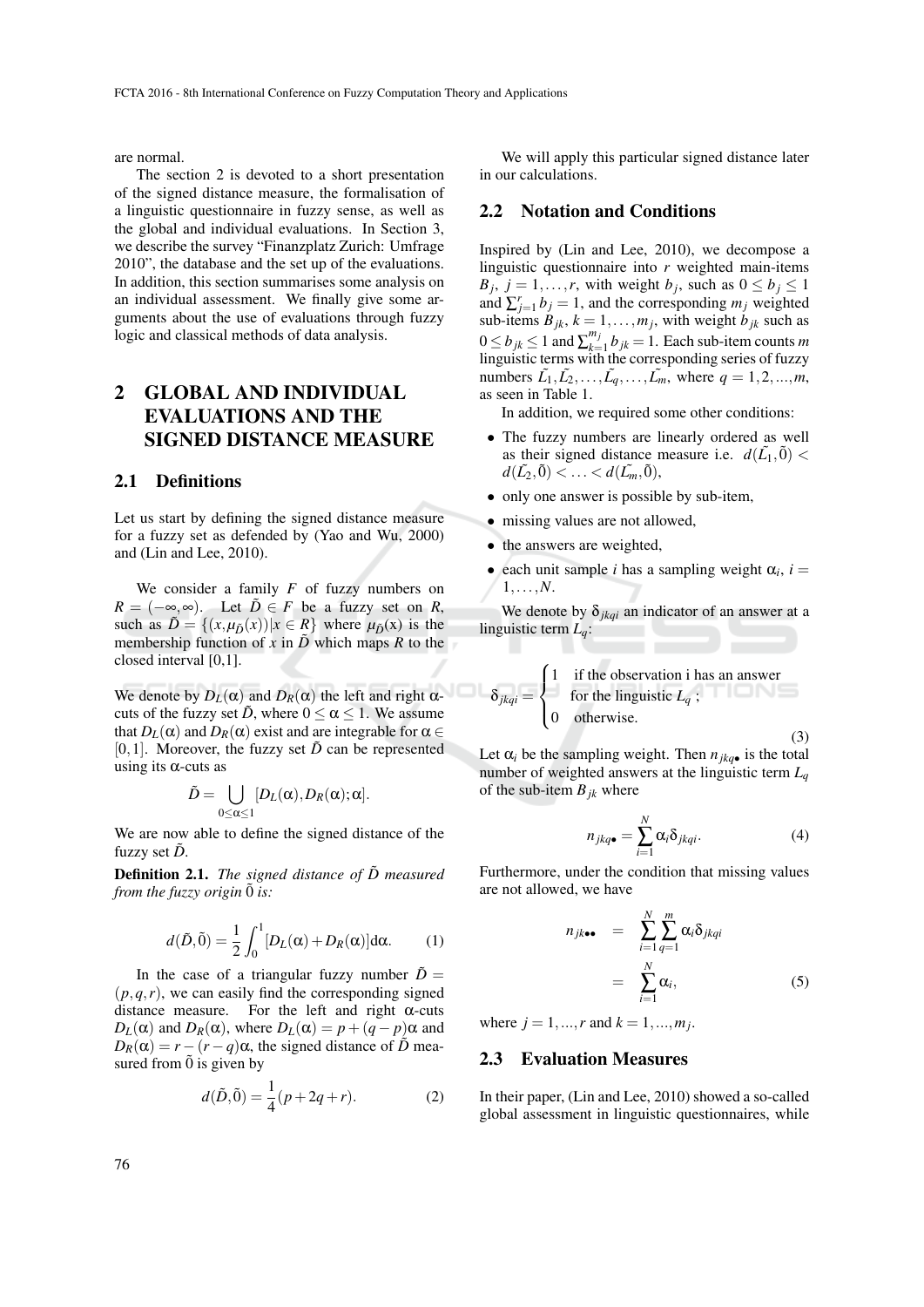| Main-item | Weight | Sub-items  | Weights    | Linguistic terms | Fuzzy numbers | <b>Signed Distance measures</b> |
|-----------|--------|------------|------------|------------------|---------------|---------------------------------|
| $B_j$     | $b_j$  | $B_{j1}$   | $b_{j1}$   | $L_1$            | $L_1$         | $d(\tilde{L}_1,\tilde{0})$      |
|           |        |            |            |                  |               |                                 |
|           |        |            |            | $L_m$            | $\tilde{L}_m$ | $d(\tilde{L}_m, \tilde{0})$     |
|           |        |            |            |                  |               |                                 |
|           |        | $B_{jk}$   | $b_{jk}$   | $L_1$            | $\tilde{L}_1$ | $d(\tilde{L}_1,\tilde{0})$      |
|           |        |            |            |                  |               |                                 |
|           |        |            |            | $L_q$            | $\tilde{L}_q$ | $d(\tilde{L}_q,\tilde{0})$      |
|           |        |            |            |                  |               |                                 |
|           |        |            |            | $L_m$            | $\tilde{L}_m$ | $d(\tilde{L}_m,\tilde{0})$      |
|           |        |            |            |                  |               |                                 |
|           |        | $B_{jm_j}$ | $b_{jm_j}$ | $L_1$            | $\tilde{L}_1$ | $d(\tilde{L}_1,\tilde{0})$      |
|           |        |            |            |                  |               |                                 |
|           |        |            |            | $L_m$            | $\tilde{L}_m$ | $d(\tilde{L}_m, \tilde{0})$     |

Table 1: Decomposition of a weighted main-item  $B_j$  into  $m_j$  sub-items and the signed distance measures corresponding to their *m* fuzzy numbers.

(Berkachy and Donzé, 2015) and (Berkachy and Donzé, 2016a) showed an individual one. Nevertheless, we present in this part a revised global evaluation measure taking into account the sampling weight of each sample unit. We also display the relation between the evaluations on both levels.

First, let us express the evaluation of a whole questionnaire in terms of global or aggregative evaluation. A weighted fuzzy number is  $\frac{n_{jkq}}{n_{jk}}$ *i*<sub>fk</sub>**.**  $L_q$ , and the signed distance  $d_{jkq}$  of this quantity can be written as

$$
d_{jkq} = d((n_{jkq\bullet}/n_{jk\bullet\bullet})\tilde{L_q}, \tilde{0}) = (n_{jkq\bullet}/n_{jk\bullet\bullet})d(\tilde{L_q}, \tilde{0}).
$$

Using (4) and (5), we can derive the aggregative evaluation *P* of the linguistic questionnaire in the following way:

$$
P = \sum_{j=1}^{r} b_j \sum_{k=1}^{m_j} b_{jk} \sum_{q=1}^{m} d_{jkq}
$$
  
= 
$$
\sum_{j=1}^{r} b_j \sum_{k=1}^{m_j} b_{jk} \sum_{q=1}^{m} \frac{\sum_{i=1}^{N} \alpha_i \delta_{jkqi}}{\sum_{i=1}^{N} \alpha_i} d(\tilde{L_q}, \tilde{0}).
$$
 (6)

On an individual level, we define the individual evaluation  $P_i$  of the questionnaire for an individual  $i$  as:

$$
P_i = \sum_{j=1}^{r} b_j \sum_{k=1}^{m_j} b_{jk} \sum_{q=1}^{m} \delta_{jkqi} d(\tilde{L_q}, \tilde{0}).
$$
 (7)

Proposition 2.1. *The weighted mean of the individual evaluations*  $P_i$ ,  $i = 1, \ldots, N$ , *is equal to the global evaluation P.*

Proof 2.1. The weighted mean of the individual evaluations is equal to

$$
\frac{\sum_{i=1}^N \alpha_i P_i}{\sum_{i=1}^N \alpha_i}.
$$

Then, from (7), we have

$$
\frac{1}{\sum_{i=1}^{N} \alpha_i} \sum_{i=1}^{N} \alpha_i \sum_{j=1}^{r} b_j \sum_{k=1}^{m_j} b_{jk} \sum_{q=1}^{m} \delta_{jkqi} d(\tilde{L_q}, \tilde{0}) = \\ \sum_{j=1}^{r} b_j \sum_{k=1}^{m_j} b_{jk} \sum_{q=1}^{m} \frac{\sum_{i=1}^{N} \alpha_i \delta_{jkqi}}{\sum_{i=1}^{N} \alpha_i} d(\tilde{L_q}, \tilde{0}) = P.
$$

As a corollary, if all sample units have the same weight  $\alpha_1 = \ldots = \alpha_i = \ldots = \alpha_N = \alpha$ , then the arithmetic mean of the individual evaluations  $P_i$ ,  $i =$ 1,...,*N*, is equal to the global evaluation *P*.

## 3 EMPIRICAL APPLICATION

### 3.1 Description of the Questionnaire

We apply the individual and global assessments presented previously to the survey "Finanzplatz Zürich: Umfrage 2010" (BAK, 2010), which was conducted by the Office of Economy of the canton of Zurich (Switzerland) in 2010. The survey was intended to understand the situation on the financial market of the canton of Zurich. A sample of actors of the place (mostly financial enterprises, e.g. banks or insurances) were asked through a written questionnaire about their expectations of demand, income and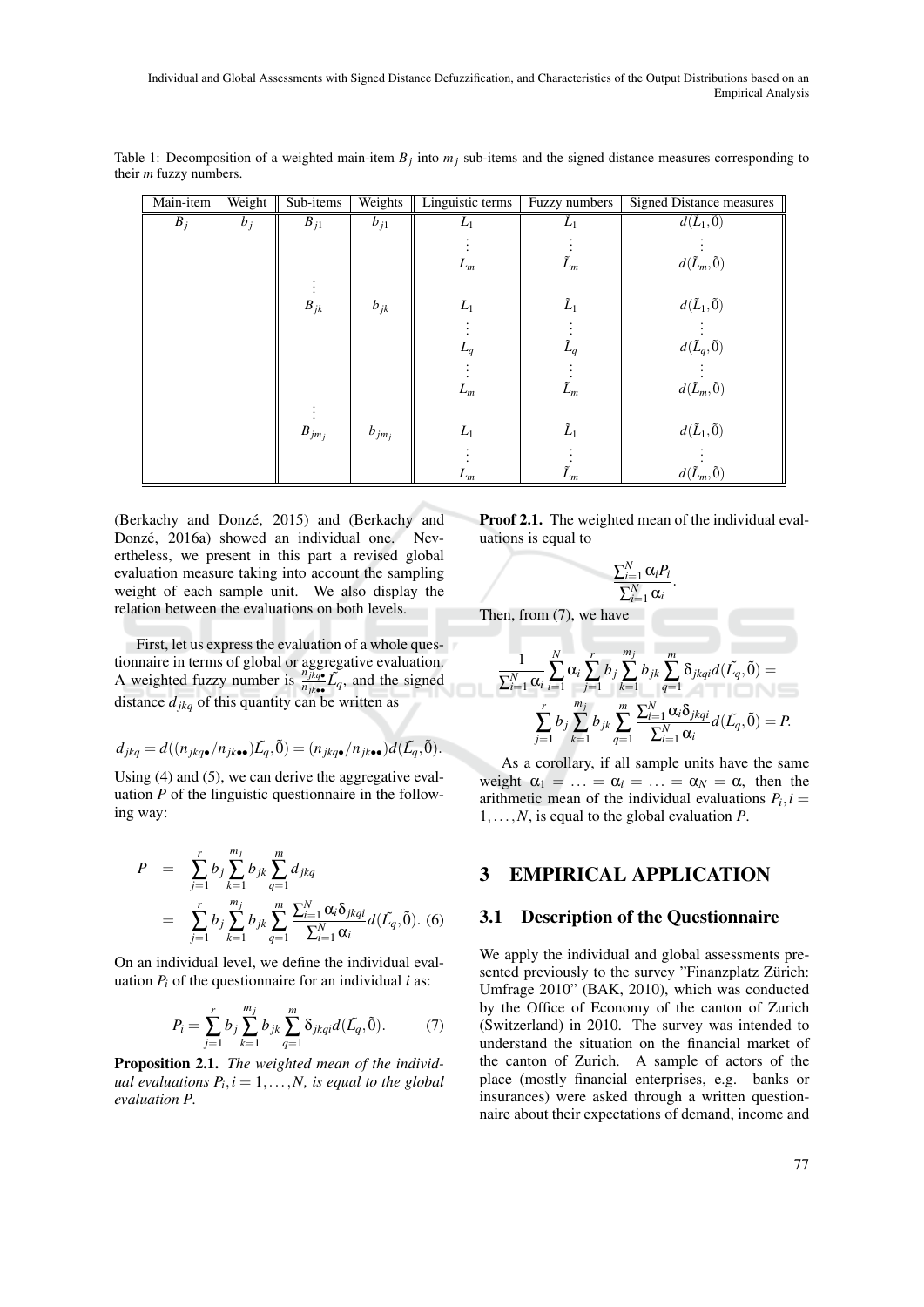employment for a foreseeable future. The questionnaire relative to this survey consisted principally of 21 questions divided into 4 groups. We note that 19 of these questions are linguistic ones with five possible answers going from 1 (bad) to 5 (good) while only 2 are quantitative.

## 3.2 Database and Set up of the Evaluations

Our database is composed of 234 observations, with among others company size and branch variables, and the sampling weight. Considering our aim to transform linguistics into a more precise form, the 19 five-level Likert questions have been treated only. Finally, we have excluded the missing values and treated our database as a complete cases one. The consequence is that we will refer to 9 questions exclusively. The questionnaire was decomposed into 3 equally weighted main-items where 2 of them have 2 sub-items and the third 5 sub-items.

The individual and global evaluations in a linguistic questionnaire with the signed distance are implemented in *R* (R Core Team, 2015). Assuming triangular isosceles membership functions, the signed distance of the corresponding fuzzy number  $\tilde{L_q}$  =  $(t_{q-1}, t_q, t_{q+1})$  is given by

$$
d(\tilde{L_q}, \tilde{0}) = \frac{1}{4}(t_{q-1} + 2t_q + t_{q+1}),
$$

and it follows that the expression of the individual assessment (7) is

$$
P_i^{(j)} = \frac{1}{4} \sum_{k=1}^{m_j} b_{jk} \sum_{q=1}^{m} \delta_{jkqi} (t_{q-1} + 2t_q + t_{q+1}).
$$
 (8)

We consider the five linguistic terms  $L_1, \ldots, L_5$ with the triangular fuzzy numbers  $\tilde{L_1}, \ldots, \tilde{L_5}$  where  $\tilde{L_q} = ((q-1)(\frac{\tilde{L}_{m+1}}{m+1}), \frac{t_{m+1}}{m+1}, (q+1)(\frac{t_{m+1}}{m+1})), q = 1, \ldots, 5.$ One can easily compute the individual evaluation of a main-item. In this case, we fix  $t_{m+1}$  to 30, which gives the following fuzzy numbers

$$
\begin{array}{rcl}\n\tilde{L_1} & = & (0,5,10) \\
\tilde{L_2} & = & (5,10,15) \\
\tilde{L_3} & = & (10,15,20) \\
\tilde{L_4} & = & (15,20,25) \\
\tilde{L_5} & = & (20,25,30).\n\end{array}
$$

Table 2 gives an example of the individual evaluation of an observation *i* from the treated database. We note that in our case, we can easily prove that changing the value of  $t_{m+1}$  do not affect the interpretation of the assessments. In fact, it is nothing but a translation to the new fuzzy numbers system.

### 3.3 Some Analysis on an Individual Level

#### 3.3.1 Company Size

Our first analysis is made by company sizes: Small, Medium and Big companies. Some statistical measures appear in Table 3. Examining global assessments, we see that the evaluation given by small companies (18.09547) is higher than respectively the evaluations given by medium (17.58005) and big (16.89257) companies. This result indicates that small companies expect better business than the medium and the big ones. The boxplot Figure 1(a) displays this result as well.

#### 3.3.2 Company Branch

A second analysis can be made by company branches. Four branches were considered: Banks, Specialised financial services companies, Investment companies, Insurance companies. The global assessment of the Specialized finance services companies is the highest (18.27666) compared to the banks (17.43678), Investment companies (17.38439) and Insurances  $(16.98436)$ , as seen in Table 4. Figure  $1(b)$  shows boxplots of the 4 types of companies where the Specialized finance services companies seem to have a more positive vision to the future than other companies.

#### **SY PUBLICATIONS**

## 3.4 Normality of the Crisp Output **Distribution**

(Berkachy and Donzé, 2016b) emphasized different statistical characteristics such as location, dispersion and asymmetry measures of distributions obtained using the signed distance method compared to different defuzzification methods. In the same way, since many statistical tests rely on the normality of a sample, it is advantageous to know whether the underlying distribution is symmetric or a fortiori tends to be normal. This can be done graphically via histograms and QQ-plots or by calculating the skewness and excess of kurtosis, and last but not least by using different statistical normality tests.

The histogram and QQ-plot corresponding to the output distribution (considering the whole dataset), seen in Figure 2, give us a hint about the normality hypothesis. We calculate as well the excess of kurtosis of this distribution and we get 0.14731 and a skewness of -0.09489 signalizing a symmetric distribution. At last, the normality tests used (Chi-square, Shapiro-Wilk, Anderson-Darling, Kolmogorov-Smirnov and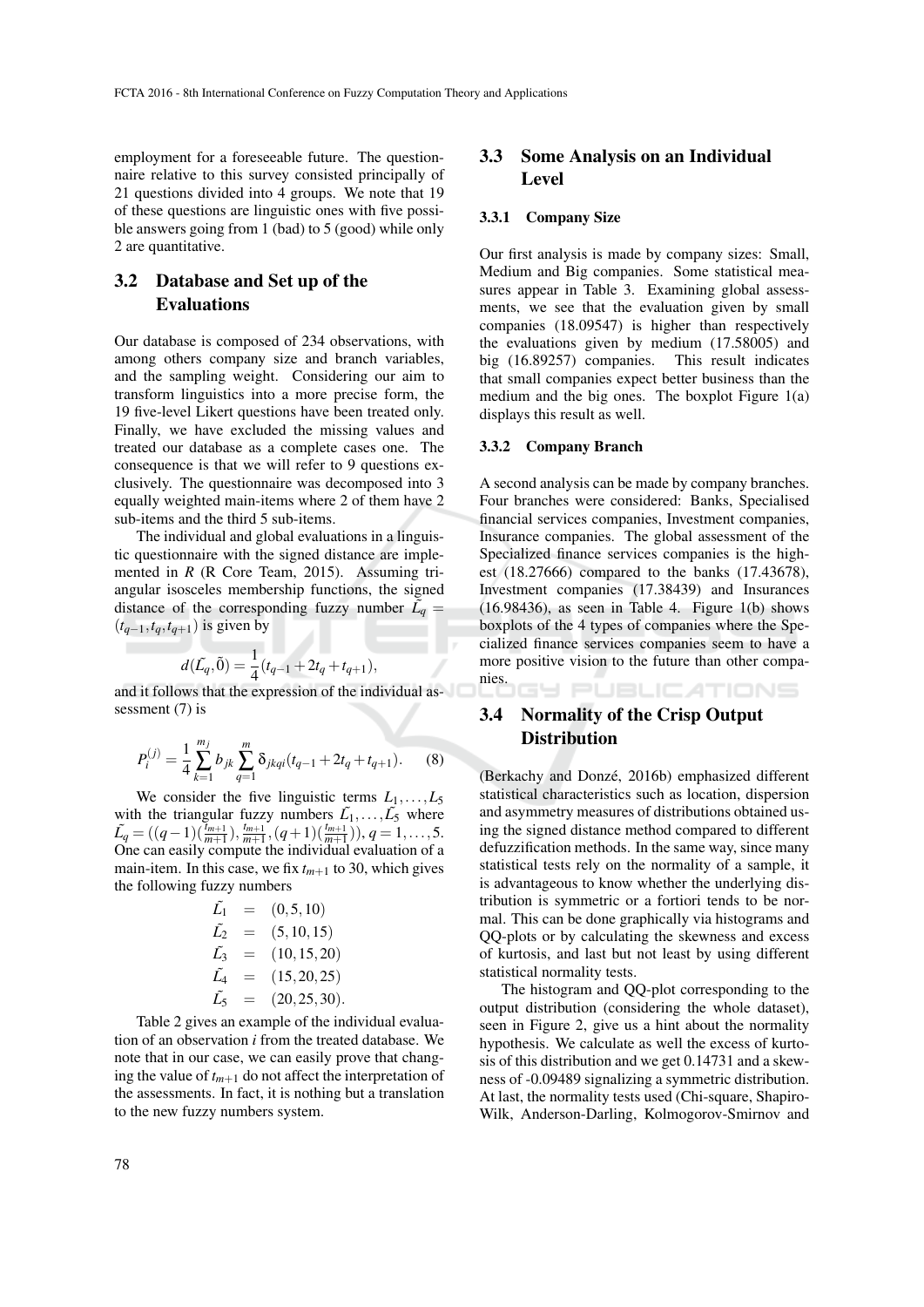Individual and Global Assessments with Signed Distance Defuzzification, and Characteristics of the Output Distributions based on an Empirical Analysis







Lilliefors) couldn't reject the hypothesis  $H_0$  of the normality of the distribution.

## 3.5 Analyses on Original Data vs. Evaluations through Fuzzy Logic

Statistical inference is described as the most substantial way of thinking regarding data analysis. Despite the fact that evaluations noted previously are quantitative and therefore should present less imprecision than the linguistic terms, some analyses can be done on the original data. Nevertheless, a fuzzy approach could be advantageous in several situation.

First of all, it has to be mentioned that evaluations through fuzzy logic offer the possibility to characterise units by their individual assessments and thus give another way for interpretations. We have done this kind of analyses for instance in section 3.3. Furthermore, we note that the resulting distribution of the outputs, as seen in section 3.4, tends to be normal, which is a nice property for statistical inferences.

Secondly, on a global level, we show that the mean of the means works as well as our aggregative evaluation. It is a useful property, especially when it comes to illustrate broadly information about the question-

naire. Last but not least, and it is a recurrent drawback when missing values occur, the mean of means applied on linguistic data cannot be "representative", especially if missingness is not ramdom and the estimates are biased. We present our measures under the assumption of no missing values. Indeed, it is not difficult to show that the global evaluation measure can be adapted in the case of missing values appearing in a dataset.

## 4 CONCLUSION

Due to the particularities of the variables — qualitative answers, the traditional treatment methods of linguistic questionnaires could encounter many difficulties. For instance the non-normality of the distribution could gravely impair the statistical inferences. Or, the results appear difficult to interpret. An approach with the fuzzy logic, and individual and global assessments could be an alternative way.

This study intends to present the individual and global assessments in linguistic questionnaires, an efficient method to manage uncertainty in this kind of questionnaires. Based on the signed distance defuzzi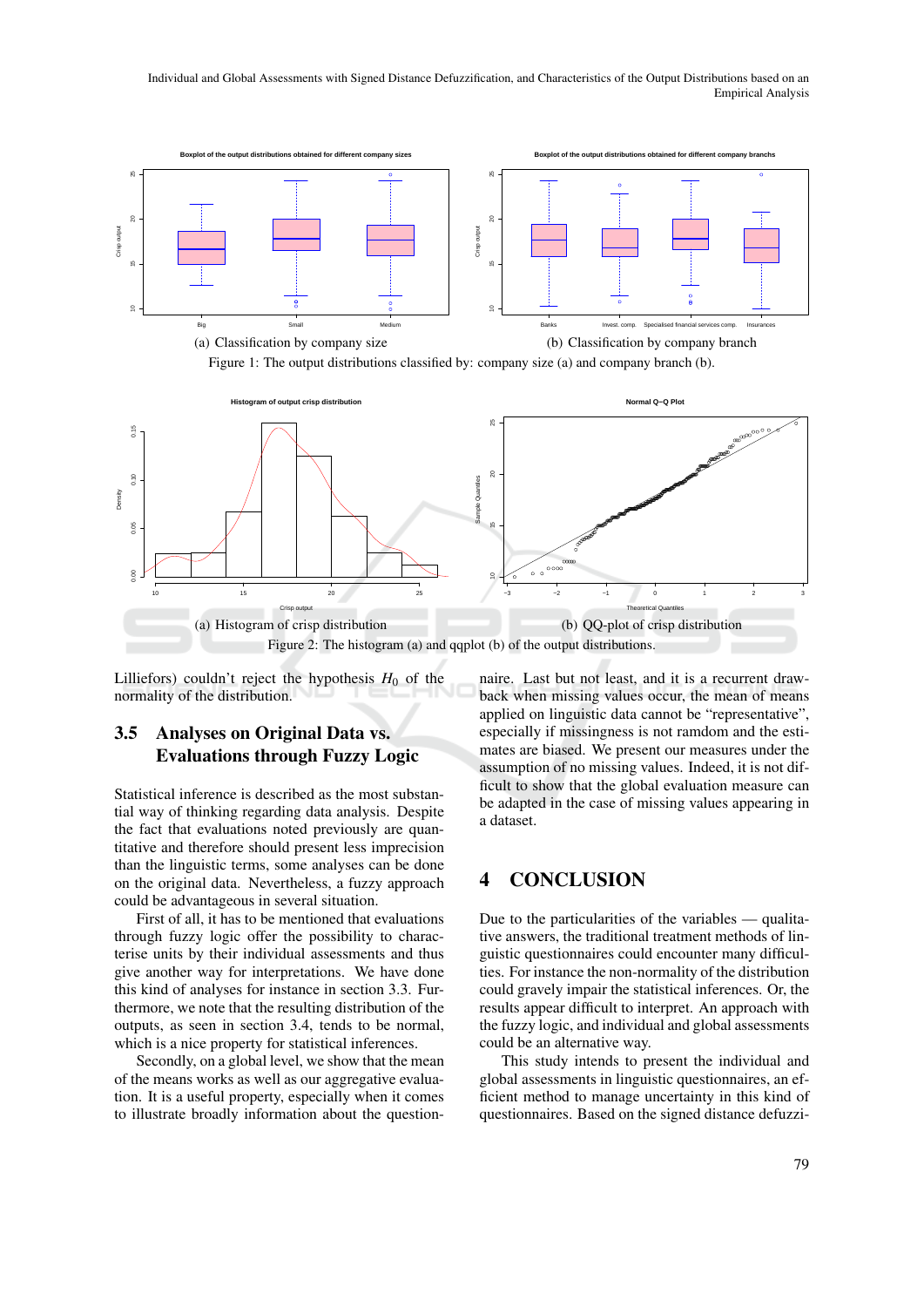fication method, we estimated easily these evaluations in the fuzzy sense, considering furthermore the sampling weights in real databases. The signed distance calculations are made with triangular isosceles fuzzy numbers.

Moreover, in order to help using our method in empirical research, we applied these evaluation methods on a real dataset coming from a survey of the financial place of Zurich (Switzerland). This empirical part should give confidence that the individual and global assessments are easily implementable, and could provide interesting results.

From another side, the non-normality of distributions is one of the most appealing topics in statistical inference. Yet, we examined the normality of the output distributions and we found that the individual evaluations with the signed distance method tend to be normally distributed. This result can be profitmaking in terms of adequacy of data in further statistical analysis. Applying individual evaluation will enable us to assess easily topics in linguistic questionnaires per observation through fuzzy logic.

Finally, future work certainly encompasses the understanding of the effect of normality and symmetry of such distributions in different statistical modellings, investigating in particular databases with missing values.

## ACKNOWLEDGEMENT

The authors would like to thank the Office of Economy of the canton of Zurich (Switzerland) which provided the permission to use the database.

defuzzification method compared to other methods. In *Proceedings of the International Conference on Fuzzy Management Methods ICFMSquare, Fribourg, Switzerland*, pages 48–58.

- Lin, L. and Lee, H. (2009). Fuzzy assessment method on sampling survey analysis. *Expert Systems with Applications*, 36(3):59555961.
- Lin, L. and Lee, H. (2010). Fuzzy assessment for sampling survey defuzzification by signed distance method. *Expert Systems with Applications*, 37(12):78527857.
- R Core Team (2015). *R: A Language and Environment for Statistical Computing*. R Foundation for Statistical Computing, Vienna, Austria.
- Runkler, T. A. (1997). Selection of appropriate defuzzification methods using application specific properties. *IEEE Transactions on Fuzzy Systems*.
- Wagner, C., Miller, S., and Garibaldi, J. M. (2011). A fuzzy toolbox for the r programming language. In *IEEE International Conference on Fuzzy Systems, Taipei, Taiwan*, pages 1185–1192. IEEE.
- Yager, R. R. (1996). Knowledge-based defuzzification. *Fuzzy Sets and Systems*, 80(2):177–185.
- Yao, J. and Wu, K. (2000). Ranking fuzzy numbers based on decomposition principle and signed distance. *Fuzzy sets and Systems*, 116(2):275–288.
- Zadeh, L. (1996). *Fuzzy Sets, Fuzzy Logic, and Fuzzy Systems: Selected Papers of Lotfi A. Zadeh, G. J. Klir and B. Yuan, Eds., Advances in Fuzzy Systems – Applications and Theory*, volume 6. World Scientific.
- Zimmermann, H. (2010). Fuzzy set theory. *Wiley Interdisciplinary Reviews: Computational Statistics*, 2(3):317– 332.

**JBLICATIONS** 

## **REFERENCES**

- BAK (November 2010). Finanzplatz zürich 2010, monitoring, impact-analyse und ausblick. Technical report, Amt fur Wirtschaft und Arbeit (AWA) des Kantons Zürich.
- Berkachy, R. and Donzé, L. (2015). Linguistic questionnaire evaluation: global and individual assessment with the signed distance defuzzification method. In *Advances in Computational Intelligence, Proceedings of the 16th International Conference on Fuzzy Systems FS'15, Rome, Italy*, volume 34, pages 13–20.
- Berkachy, R. and Donzé, L. (2016a). Linguistic questionnaire evaluation: an application of the signed distance defuzzification method on different fuzzy numbers. the impact on the skewness of the output distributions. *International Journal of Fuzzy Systems and Advanced Applications*, 3:12 – 19.
- Berkachy, R. and Donzé, L. (2016b). Statistical characteristics of distributions obtained using the signed distance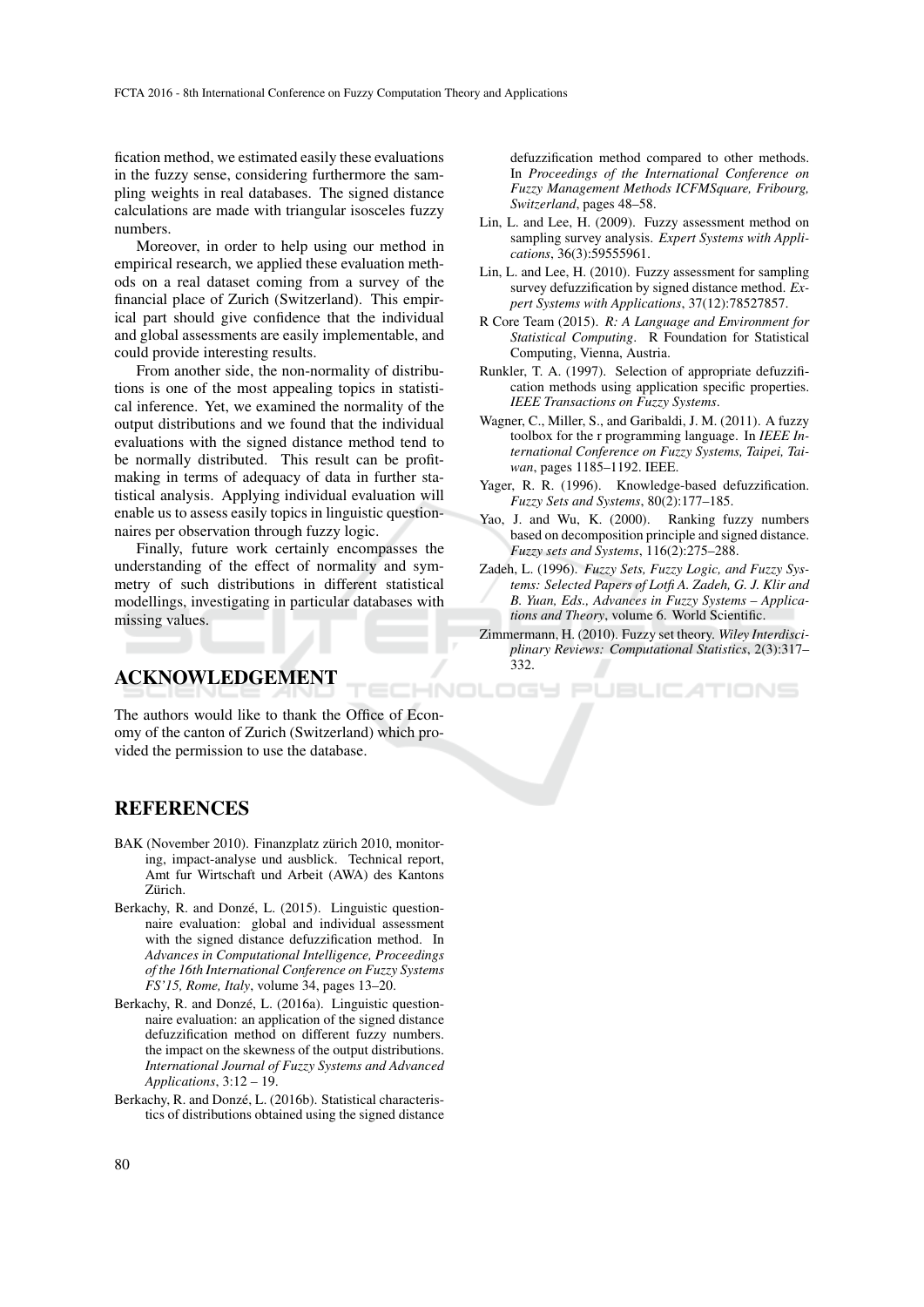# APPENDIX

Table 2: Application of the individual evaluation on Finanzplatz Zurich Umfrage 2010: Answers of an observation i for the 3 main-items equally weighted using the signed distance of triangular fuzzy numbers.

| Main-items                | Weights       | Sub-items                              | Weights          | Linguistics     | Answers                              | Signed          | Individual |
|---------------------------|---------------|----------------------------------------|------------------|-----------------|--------------------------------------|-----------------|------------|
| $B_j$                     | $b_j$         | $B_{jk}$                               | $b_{jk}$         | $L_q$           | $\delta_{jkqi}$                      | Distance        | Evaluation |
| $\mathbf{1}$              | $\frac{1}{3}$ | The present state of                   | 0.5              | bad             | $\boldsymbol{0}$                     | 20              | 14.333     |
|                           |               | business is                            |                  | $L_2$           | $\boldsymbol{0}$                     |                 |            |
|                           |               |                                        |                  | fair            | $\boldsymbol{0}$                     |                 |            |
|                           |               |                                        |                  | $L_4$           | $\mathbf{1}$                         |                 |            |
|                           |               |                                        |                  | excellent       | $\overline{0}$                       |                 |            |
|                           |               | The expected state of                  | 0.5              | worst           | $\overline{0}$                       | $\overline{15}$ |            |
|                           |               | business in 12 months is               |                  | $L_2$           | $\boldsymbol{0}$                     |                 |            |
|                           |               |                                        |                  | same            | $\mathbf{1}$                         |                 |            |
|                           |               |                                        |                  | $L_4$           | $\boldsymbol{0}$                     |                 |            |
|                           |               |                                        |                  | better          | $\boldsymbol{0}$                     |                 |            |
| $\overline{2}$            | $\frac{1}{3}$ | The demand for our services / products | 0.5              | smaller         | $\overline{0}$                       | $\overline{10}$ |            |
|                           |               | compared to the last 12 months is      |                  | $L_2$           | $\mathbf{1}$                         |                 |            |
|                           |               |                                        |                  | same            | $\boldsymbol{0}$                     |                 |            |
|                           |               |                                        |                  | $L_4$           | $\boldsymbol{0}$                     |                 |            |
|                           |               |                                        |                  | bigger          | $\boldsymbol{0}$                     |                 |            |
|                           |               | The expected demand for our services / | 0.5              | worst           | $\overline{0}$                       | $\overline{15}$ |            |
|                           |               | products in the next 12 months is      |                  | $L_2$           | $\boldsymbol{0}$                     |                 |            |
|                           |               |                                        |                  | same            | $\mathbf{1}$                         |                 |            |
|                           |               |                                        |                  | $L_4$           | $\boldsymbol{0}$                     |                 |            |
|                           |               |                                        |                  | better          | $\boldsymbol{0}$                     |                 |            |
| $\overline{\overline{3}}$ | $\frac{1}{3}$ | The gross profit compared              | 0.2              | smaller         | $\mathbf{0}$                         | 10              |            |
|                           |               | to the last 12 months is               |                  | $L_2$           | $\mathbf{1}$                         |                 |            |
|                           |               |                                        |                  | same            | $\boldsymbol{0}$                     |                 |            |
|                           |               |                                        |                  | $L_4$           | $\overline{0}$                       |                 |            |
|                           |               |                                        |                  | bigger          | $\boldsymbol{0}$                     |                 |            |
|                           |               | The employment compared                | 0.2              | smaller         | $\overline{0}$                       | $\overline{15}$ |            |
|                           |               | to the last 12 months is               |                  | $L_2$           | $\boldsymbol{0}$<br>$\mathbf{1}$     |                 |            |
|                           |               |                                        |                  | same            |                                      |                 |            |
|                           |               |                                        |                  | $L_4$           | $\boldsymbol{0}$<br>$\boldsymbol{0}$ |                 |            |
|                           |               | The expected gross profit              | $\overline{0.2}$ | bigger<br>worst | $\overline{0}$                       | $\overline{10}$ |            |
|                           |               | in the next 12 months is               |                  | $L_2$           | $\mathbf{1}$                         |                 |            |
|                           |               |                                        |                  | same            | $\boldsymbol{0}$                     |                 |            |
|                           |               |                                        |                  | $L_4$           | $\boldsymbol{0}$                     |                 |            |
|                           |               |                                        |                  | better          | $\boldsymbol{0}$                     |                 |            |
|                           |               | The expected employment in             | 0.2              | worst           | $\overline{0}$                       | 15              |            |
|                           |               | the next 12 months is                  |                  | $L_2$           | $\boldsymbol{0}$                     |                 |            |
|                           |               |                                        |                  | same            | $\mathbf{1}$                         |                 |            |
|                           |               |                                        |                  | $L_4$           | $\boldsymbol{0}$                     |                 |            |
|                           |               |                                        |                  | better          | $\boldsymbol{0}$                     |                 |            |
|                           |               | The expected use of technical and      | 0.2              | smaller         | $\boldsymbol{0}$                     | 15              |            |
|                           |               | personal capacities in the next        |                  | $L_2$           | $\boldsymbol{0}$                     |                 |            |
|                           |               | 12 months is                           |                  | same            | 1                                    |                 |            |
|                           |               |                                        |                  | $L_4$           | 0                                    |                 |            |
|                           |               |                                        |                  | bigger          | $\theta$                             |                 |            |